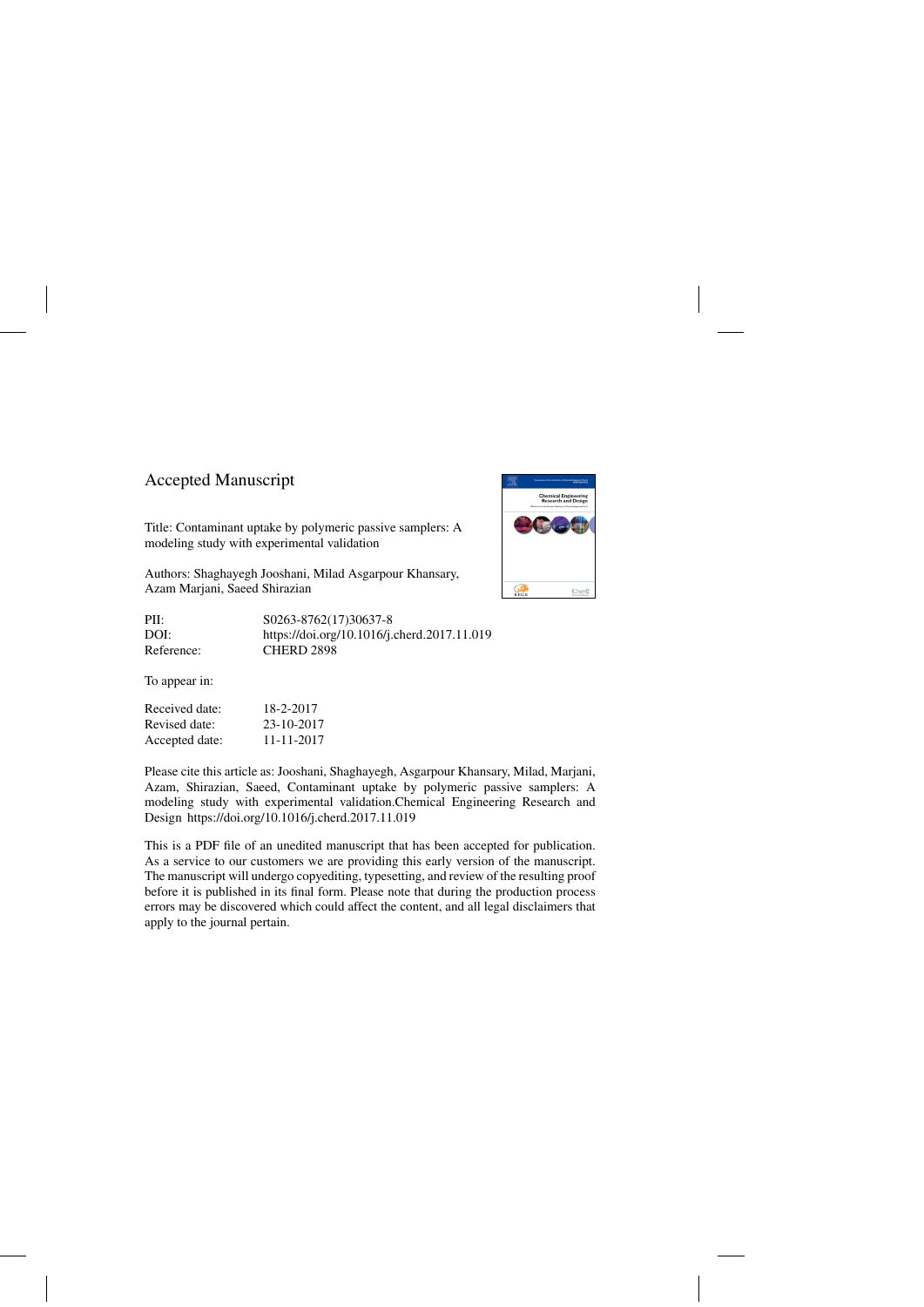### a p CCEP

# **Contaminant uptake by polymeric passive samplers: A modeling study with experimental validation**

Shaghayegh Jooshani<sup>1†</sup>, Milad Asgarpour Khansary<sup>2‡</sup>, Azam Marjani<sup>3</sup>, Saeed Shirazian<sup>4</sup>

<sup>1</sup> – Department of Pharmaceutical Engineering, University of Tehran, Tehran, Iran

 $2 -$  Visiting Research Staff, Palma lab., Institute of Physics, Chinese Academy of Sciences, Beijing, China

<sup>3</sup> – Department of Chemistry, Arak Branch, Islamic Azad University, Arak, Iran

<sup>4</sup> – Department of Chemical Sciences, Bernal Institute, University of Limerick, Limerick, Ireland

† shaghayegh.jooshani@gmail.com; ‡ miladasgarpour@ut.ac.ir

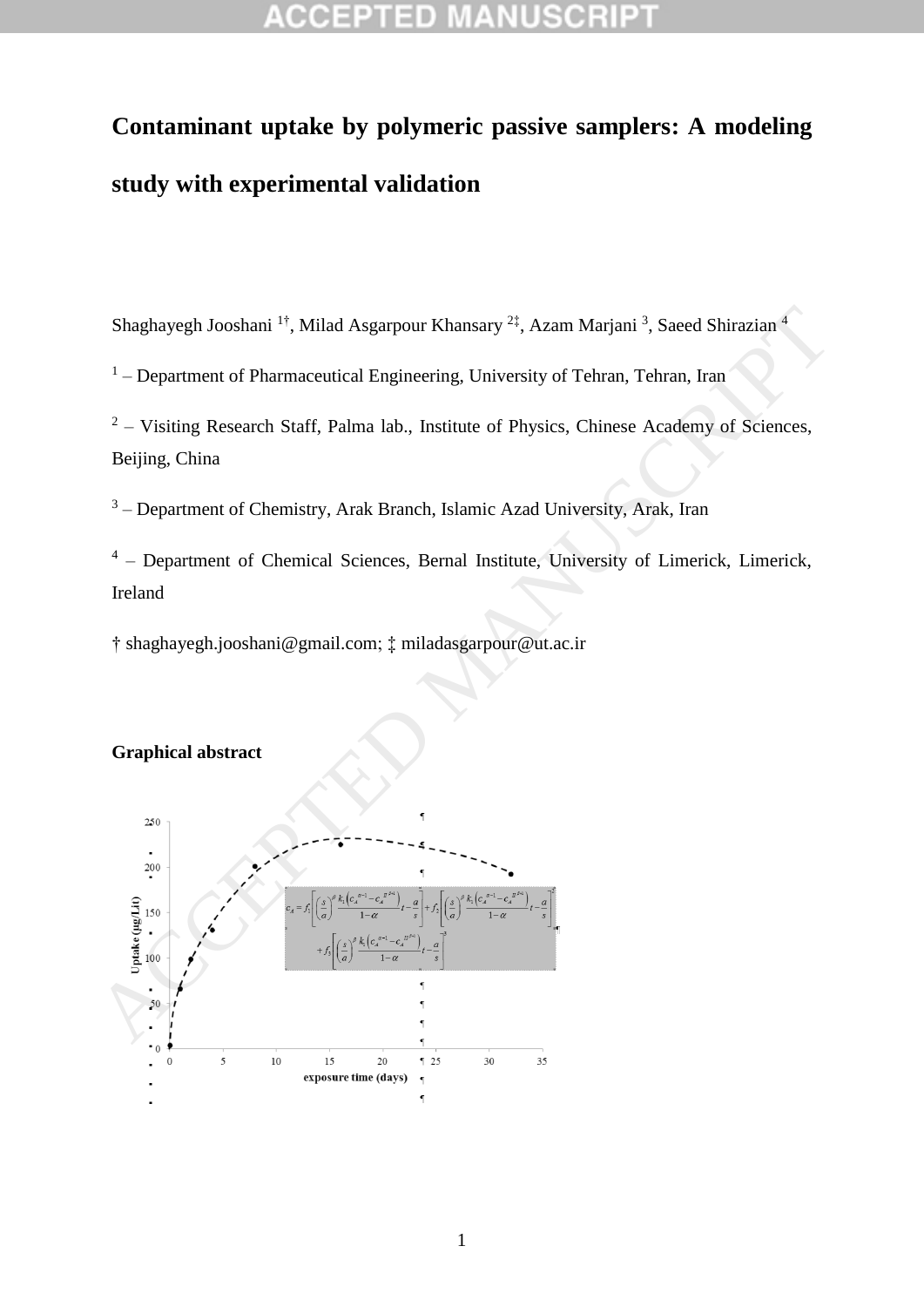Correlation of kinetic model for chrysene uptake by polyethylene passive sampler: solid bullets=experimental data; dashed line=model predictions

### **Highlights**

- A predictive partition coefficient model for polymeric passive samplers
- A kinetic model for description of time evolution of uptake process
- Accumulative absolute relative deviation (AARD (%)) lower than 5%

### **Abstract**

Accurate determination of contaminant partitioning in polymeric passive samplers (PPSs) is of much interest, especially to plan monitoring programs in environmental investigations. In this study, a predictive partition coefficient model is developed which only requires the chemical structures of polymer in PPSs and contaminant. As such, a kinetic model is developed to account for time evolution of the contaminant uptake. To analyze the performance of developed model, experimental data were collected from literature. The accumulative absolute relative deviation (AARD (%)) was used in order to evaluate the goodness of predictions. The measured and calculated partition coefficients indicated an overall prediction error of 5.17%. The developed model can provide valuable information regarding polymers selection for PPSs fabrication and the time evolution of uptake process. A kinetic model for description of time evolution of uptake process<br>
• Accumulative absolute relative deviation (AARD (%)) lower than 5%<br>
• Accumulative absolute relative deviation (AARD (%)) lower than 5%<br>
• Accumulative

**Keywords**: Polymeric samplers; Contaminant uptake; Partition coefficient; Predictive modeling; Kinetic description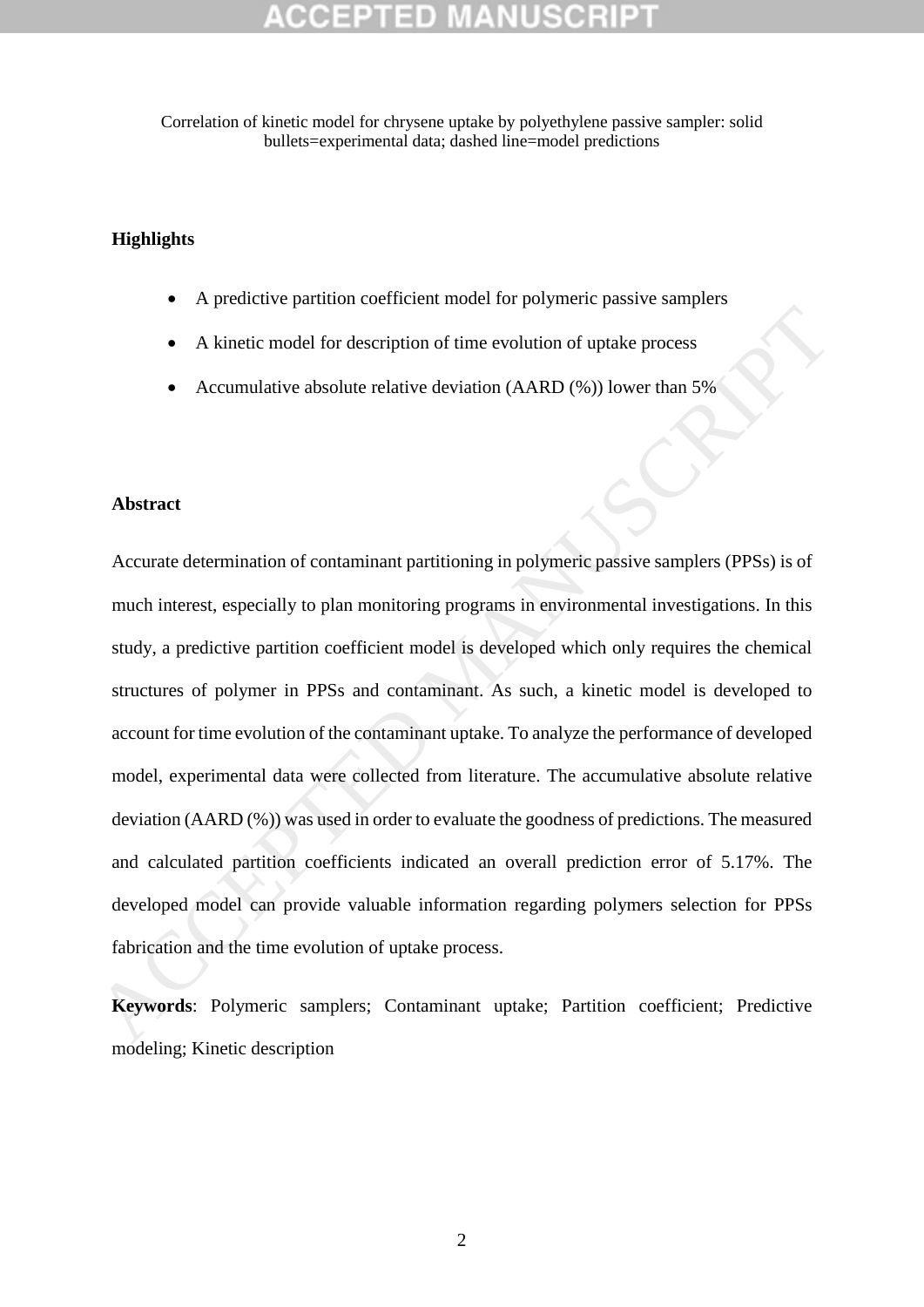### **1. Introduction**

In fabrication of polymeric passive samplers (PPSs), low density polyethylene (LDPE) has been one of the most widely used polymers [\[1\]](#page-14-0). PPSs are mainly used to measure the concentration of hydrophobic organic compounds in water and wastewater which is then used for analyzing health risk level of water streams [1-5]. Based on such analysis, it can be concluded that which water treatment technology should be used [6-8], and practically is suitable. Development of a mathematical model to predict the performance of PPSs [5] is of much interest to reduce the costs associated with experimental analysis [9, 10]. Availability of an efficient mathematical models is valuable as site-related measurement faults and necessities may occur [11-15], and these models can be used to correlate obtained data. Also, the effect of various operating parameters and design scenarios can be theoretically analyzed is another advantage of model development for PPSs [5]. concluded that which water treatment technology should be used [6-8], and practically is<br>suitable. Development of a mathematical model to predict the performance of PPSs [5] is of<br>much interest to reduce the costs associat

Experimentally measured data on polymer-water partition coefficients for various PPSs are reported in literature [1-4], however theoretical models have been rarely noted and considered [5]. Thus, in this work attempts were made to establish a theoretical model of polymer-water partition coefficients and time evolution of contaminants uptake by PPSs. Some available experimental data reported in literature were collected and used for evaluation of the model performance. The accumulative absolute relative deviation (AARD (%)) was used to demonstrate the goodness of model predictions.

### **2. Contaminant uptake model**

Contaminant uptake by polymeric passive samplers takes place in two steps; (*i*) sorption of species at the interface of sampler/sampling phases, and (*ii*) diffusion of species through the passive sampler. For the first step, partition coefficient (*K*) of contaminant between the sampling phase and polymeric sampler correlates the concentration of contaminant in the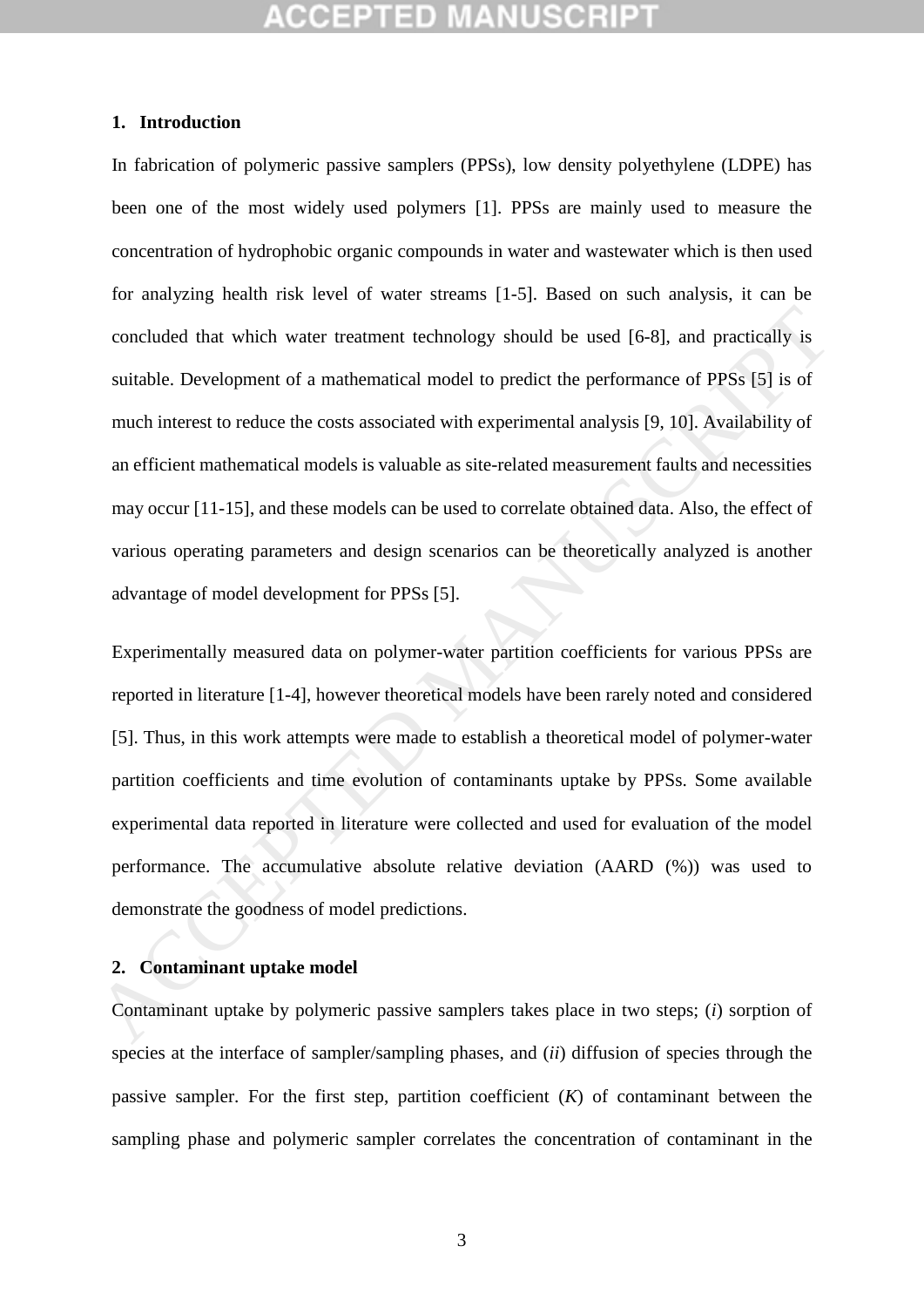sampling phase ( $c_1$ )  $c_1^I$ ) to the concentration of contaminant in polymeric sampler ( $c_1$ )  $c_1^{\prime\prime}$ ) adjacent to the interface of sampling phase and polymeric sampler as defined in Eq. [1.](#page-4-0)

$$
K = \frac{c_1^{\{I\}}}{c_1^{\{I\}}}
$$

In a recent work [5], a modeling approach for prediction of partition coefficients of PPSs was developed following the fundamental chemical thermodynamic equations governing the concerned local equilibrium using a Flory–Huggins model [16] based on the Hansen solubility parameters. The model of Ref. [5] is given in Eq. 2: Solid is given in Eq. 2:<br>  $\left[\chi_{12}^{\ \ l} - \chi_{12}^{\ \ l\ \ l} + \ln \frac{1}{K}\right] \left(\rho_1\right)^2$ 

parameters. The model of Ref. [5] is given in Eq. 2:  
\n
$$
(c_1^I)^3 - 2 \frac{\left[ \chi_{12}^I - \chi_{12}^I{}^I K \right]}{\left[ \chi_{12}^I - \chi_{12}^I{}^I K^2 \right]} \frac{\rho_1}{M w_1} (c_1^I)^2 + \frac{\left[ \chi_{12}^I - \chi_{12}^I{}^I + \ln \frac{1}{K} \right]}{\left[ \chi_{12}^I - \chi_{12}^I{}^I K^2 \right]} \left( \frac{\rho_1}{M w_1} \right)^2 c_1^I + \frac{1 - K}{\left[ \chi_{12}^I - \chi_{12}^I{}^I K^2 \right] K} \left( \frac{\rho_1}{M w_1} \right)^2 = 0
$$

<span id="page-4-2"></span><span id="page-4-1"></span><span id="page-4-0"></span>2

where superscripts *I* and *II* denotes the sampling phase (water, air, etc.) and the polymeric phases, respectively.  $\chi_{12}$  is the Flory–Huggins interaction parameter between compound 1 and compound 2 (in phase *I*: sampling phase (air, water, etc.), in phase *II*: polymer). *K* refers to the partition coefficient defined as  $K = c_1^{I\prime}/c_1^{I}$  [17]. *Mw* and  $\rho$  denote the molecular weight and density, respectively. In a recent work [5], a modeling approach for prediction of partition coefficients of PPSs was<br>developed following the fundamental chemical thermodynamic equations governing the<br>concerned local equilibrium using a Flory-H

The Flory–Huggins interaction parameter used in Eq. 2, between compound 1 and compound  $2 \left( \chi_{12} \right)$ , is given by Eq. 3 [16]:

$$
\chi_{12} = 0.6 \frac{V_1}{RT} \Big[ \big( \delta_{d,1} - \delta_{d,2} \big)^2 + 0.25 \big( \delta_{p,1} - \delta_{p,2} \big)^2 + 0.25 \big( \delta_{h,1} - \delta_{h,2} \big)^2 \Big]
$$
 3

where  $V_I$ ,  $R$ , and  $T$  refer to the molar volume, universal gas constant, and temperature, respectively.  $\delta_d$  denotes dispersion contribution of Hansen solubility parameter,  $\delta_p$  polar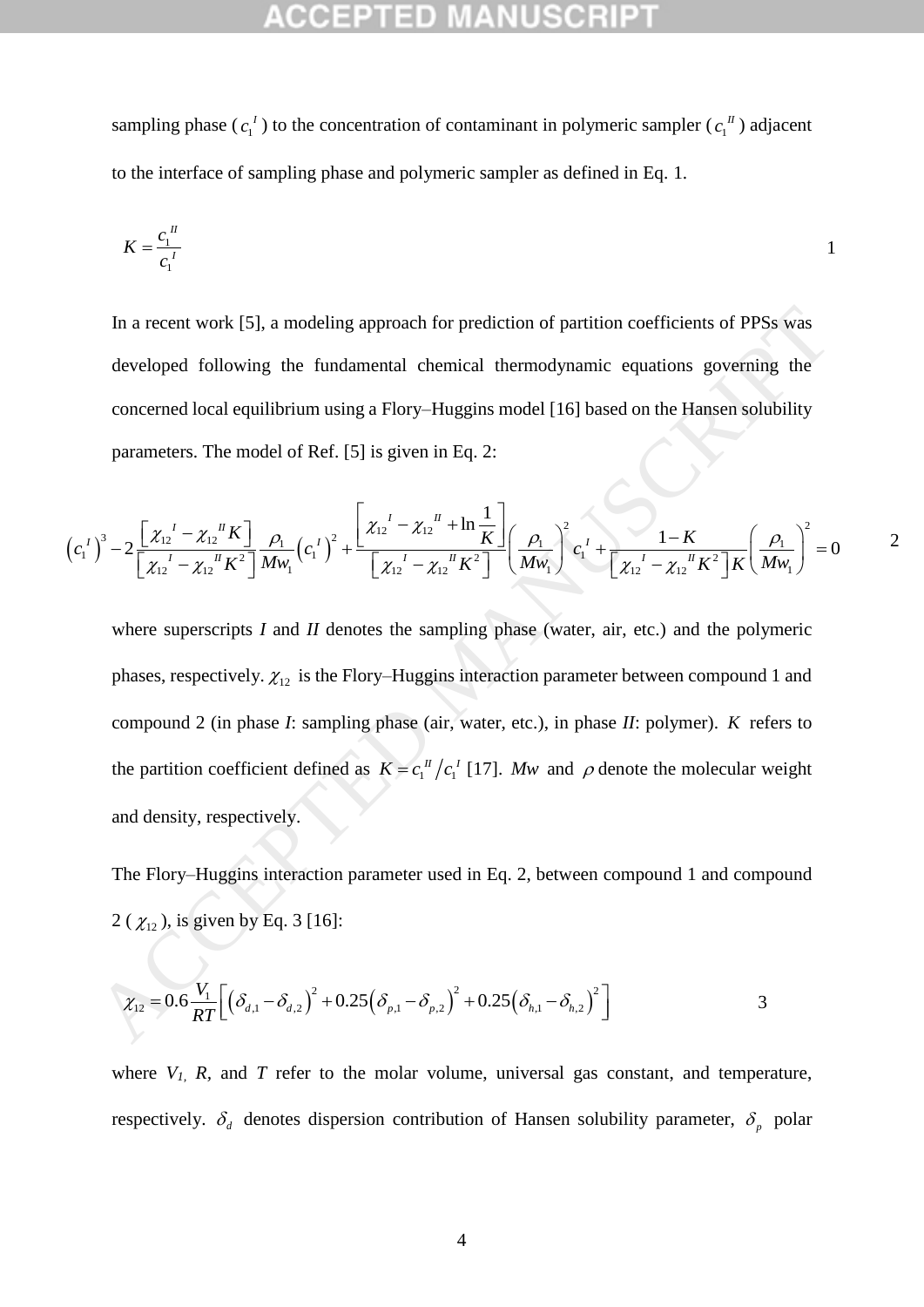contribution of Hansen solubility parameter, and  $\delta_h$  hydrogen-bonding contribution of Hansen solubility parameter [\[16,](#page-14-6) [17\]](#page-14-7).

In Eq. [3,](#page-4-2)  $\chi_{12}$  is the *composition*-*independent* interaction parameter in Flory–Huggins model, however it has been demonstrated [\[18-21\]](#page-14-8) that a *composition-dependent* interaction parameter increases the predictive capabilities of Flory–Huggins model. In Ref. [22], a model for Flory-Huggins interaction parameter was introduced by combination of regular solution model of Flory and Huggins as well as regular solution model of Ruzette and Mayes [23] as given in Eq. 4.

<span id="page-5-0"></span>4.  
\n
$$
\chi_{12} = (\tilde{\rho}_1 - 1) \frac{\sqrt{V_1 V_2}}{N_1 V_1} \frac{\phi_1}{\phi_2} \ln \phi_1 + (\tilde{\rho}_2 - 1) \frac{\sqrt{V_1 V_2}}{N_2 V_2} \frac{\phi_2}{\phi_1} \ln \phi_2 + \tilde{\rho}_1 \tilde{\rho}_2 \sqrt{V_1 V_2} (\delta_{1,0} - \delta_{2,0})^2 + (\tilde{\rho}_1 - \tilde{\rho}_2) (\delta_1^2 - \delta_2^2) \sqrt{V_1 V_2} \qquad 4
$$

where  $\tilde{\rho}_i$  is the reduced density which can be obtained from the modified Sanchez and Lacombe's lattice-fluid (LF) equation of state [24] in which the characteristic pressure and temperature are calculated using group contribution method developed by Boudouris et al. [24].  $\delta_{i,0}$  is the hard-core solubility parameter at *0 K* obtained from the Hoftyzer and van Krevelen group contribution method [25]. The hard-core solubility parameter at temperature of system (  $\delta_i$ ) can be simply evaluated using  $\delta_i^2 = \delta_{i,0}^2 (\rho_i / \rho_i^0)$  where  $\rho_{i,0}$  is calculated using modified SL-EOS at STP condition.  $v_i$  is the hard-core volume;  $v_i^* = kT_i^* / P_i^*$ ,  $N_i = r_i v_i^* / \tilde{\rho}_i$  and  $r_i = M w_i P_i^* / k T_i^* \rho_i^*$  [26-28].  $\phi$  is volume fraction that can be related to the concentration using  $c_i = \rho_i \varphi_i / M w_i$ . increases the predictive capabilities of Flory-Huggins model. In Ref. [22], a model for Plory-<br>Huggins interaction parameter was introduced by combination of regular solution model of<br>Flory and Huggins as well as regular

The current modification of the model of Ref. [\[5\]](#page-14-2) provides a predictive approach for calculation of both partition coefficients and compounds concentrations in each phase consistent with the nature of Flory–Huggins interaction parameter ( $\chi_{12}$ ). The employed model for composition-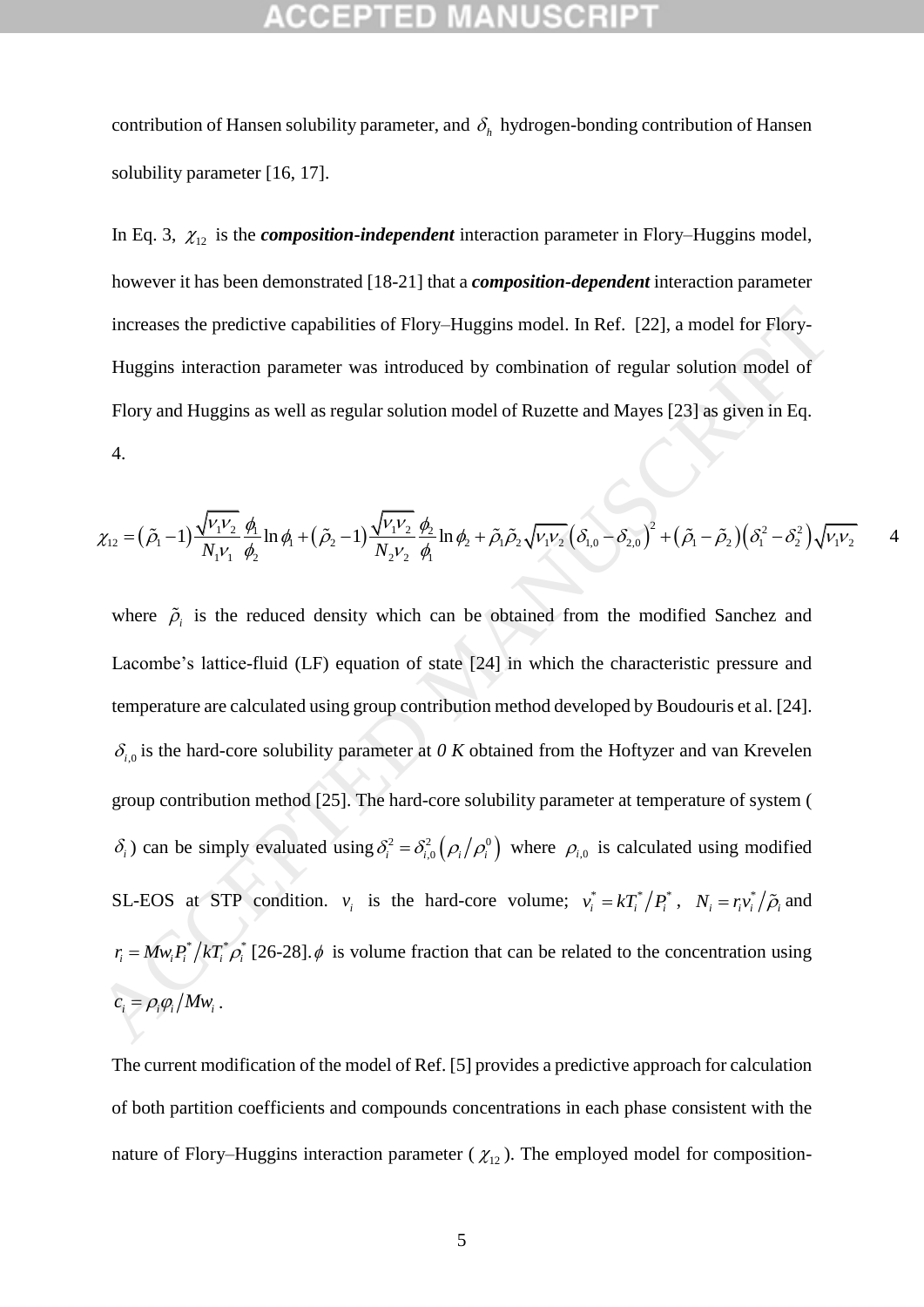dependent interaction parameter implicitly incorporates regular solution model of Ruzette and Mayes into regular solution model of Flory and Huggins [\[22\]](#page-15-0), and this enhances its predictive capabilities. The versatility and reliability of regular solution model of Ruzette and Mayes for description of phase behavior of various solutions have been demonstrated in literature [\[18,](#page-14-8) [29-](#page-15-5) 32].

The steps of calculation for application of modified partition coefficient model are described below:

- 1. Drawing the desired components molecular structure and identifying each group/class using group contribution method of Boudouris et al. [24],
- 2. Calculating lattice fluid scaling parameters ( $P^*$ ,  $T^*$  and  $\rho^*$ ) using data of step #1,
- 3. Calculating reduced properties ( $P$  and  $T$ ) using the calculated scaling parameters from step # 2 and the operating conditions of the considered system,
- 4. Calculation of the reduced density ( $\tilde{\rho}$ ) by iterative solution of SL-EOS using data of step #3 and initial guess of  $\tilde{\rho} = 1$ ,
- 5. Calculating hard-core solubility parameter at reference temperature of 298 K ( $\delta_i^2$  (298) ) using the Hoftyzer and van Krevelen group contribution method [25],
- 6. Calculating hard-core solubility parameter at system temperature prior which hard-core density should be determined at system temperature as  $\rho = \tilde{\rho}\rho^*$  where  $\tilde{\rho}$  is obtained in step  $#4$ . The steps of calculation for application of modified partition coefficient model are described<br>below:<br>
1. Drawing the desired components molecular structure and identifying each group/class<br>
using group contribution metho
	- 7. Calculating  $N_i v_i$  model using  $N_i v_i = Mw / \rho^*$  equality, where Mw is the molecular weight of component,
	- 8. Calculating the composition-dependent Flory–Huggins interaction parameter using Eq. [4](#page-5-0) for each phase,
	- 9. For each partition coefficient (*K*) value,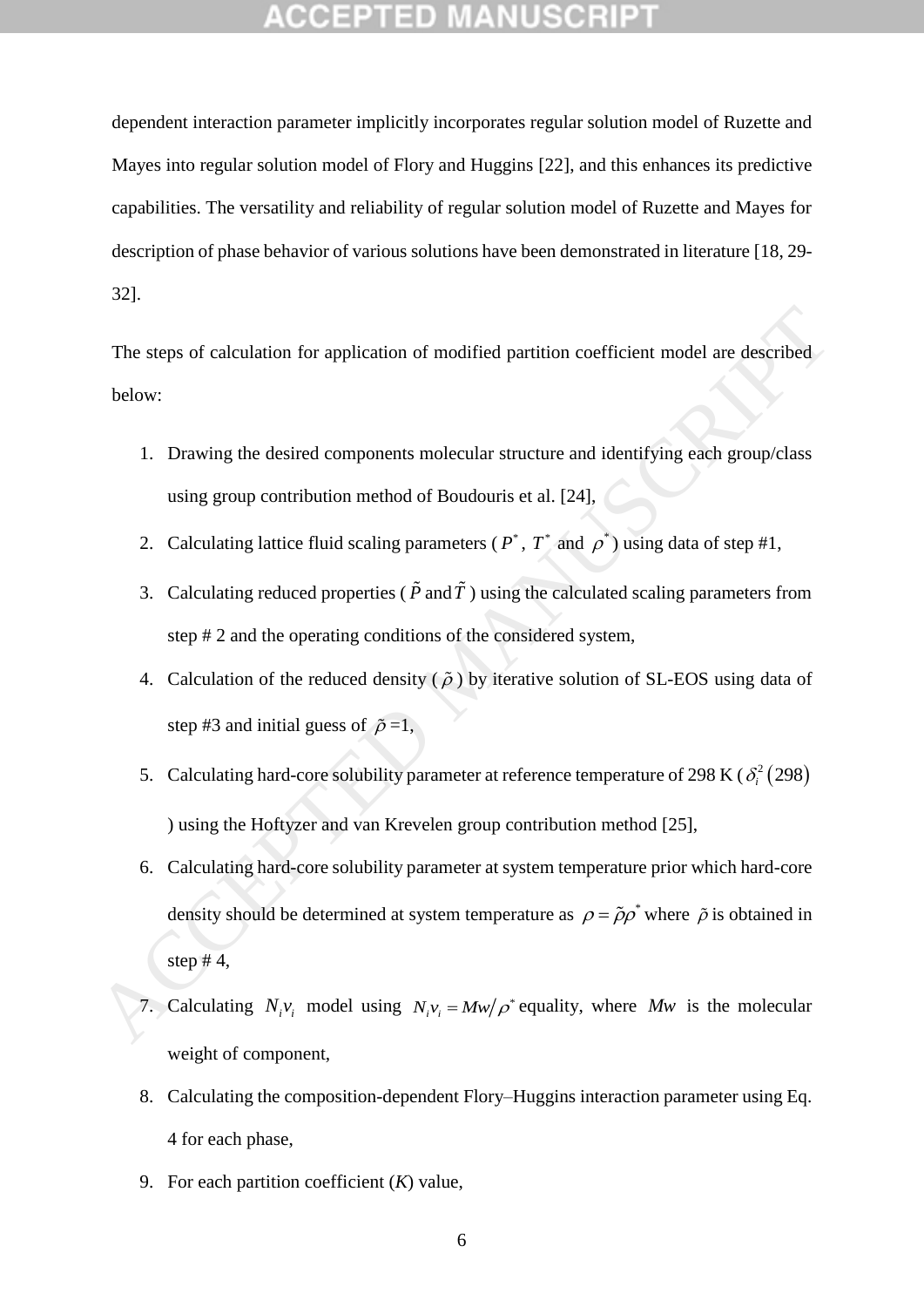- a. Solving Eq. [2](#page-4-1) to obtain volume fraction of sampling compounds in sampling phase (phase *I*) using expressions given by Spiegel and Liu [\[33\]](#page-15-6),
- b. Converting volume fraction to the concentration using  $c_i = \rho_i \rho_i / M w_i$ ,
- c. Calculating the concentration of compounds in the passive sampler (phase II) using as  $c_i^{\prime \prime} = c_i^{\prime} \times K$ ,

The calculated  $c_i^{\prime\prime}$  $c_i^{\mu}$  is the equilibrium concentration of contaminant in the polymeric passive sampler. It must be noted that equilibrium will not be attained instantaneously upon contacting two phases. The kinetics of uptake can be described considering contaminant uptake as a reversible and simultaneous uptake and release reaction [34] as shown in Eq. 5 where *A*, *S* and *AS* indicate contaminant, active uptaking sites on the surface of polymeric passive sampler and uptaken product respectively and *a*, *s* and *p*, respectively, are their stoichiometry constants. osing as  $c_i = c_i \times h$ ,<br>
The calculated  $c_i^a$  is the equilibrium concentration of contaminant in the polymeric passive<br>
sampler. It must be noted that equilibrium vill not be attained instantaneously upon contacting<br>
two ph

<span id="page-7-0"></span>
$$
aA + sS \rightleftarrows pAS
$$

The net depletion rate of contaminant from sampling phase or alternatively, the net accumulation rate of contaminant onto the polymeric passive sampler, can be written as given in Eq. 6.

<span id="page-7-1"></span>
$$
r_{A} = k_1 c_A^{a} c_S^{b} - k_2 c_{AS}^{c}
$$

where superscripts  $\alpha$ ,  $\beta$  and  $\gamma$  are arbitrary reaction orders.  $k_1$  and  $k_2$  stand for uptake rate constant and release rate constant, respectively. *cA*, *c<sup>S</sup>* and *cAS* indicate concentrations.

Noting to the reaction kinetic given in Eq. 5, one might write;

<span id="page-7-2"></span>
$$
-\frac{c_{A,0} - c_A}{a} = -\frac{c_{S,0} - c_S}{s} = \frac{c_{AS,0} - c_{AS}}{p}
$$
7

Then, Eq. [6](#page-7-1) can be rewritten as given in Eq. [8;](#page-8-0)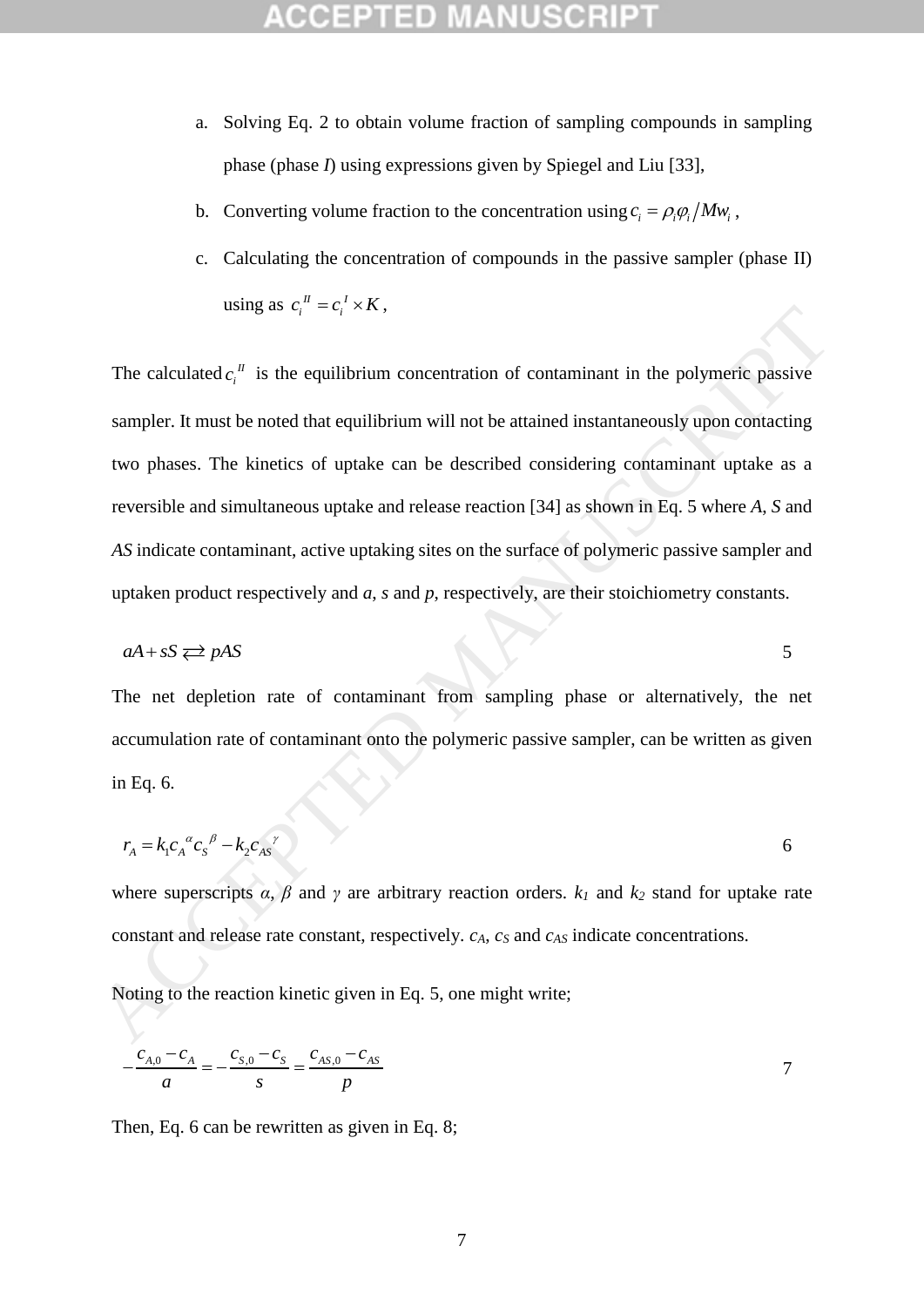<span id="page-8-1"></span><span id="page-8-0"></span>

$$
r_{A} = k_{1} c_{A}^{\alpha} \left[ c_{s,0} - \frac{s}{a} \left[ c_{A,0} - c_{A} \right] \right]^{\beta} - \left( \frac{p}{a} \right)^{\gamma} k_{2} \left[ c_{A,0} - c_{A} \right]^{\gamma}
$$
8

For PPSs, no release of contaminant is expected (or it can be assumed), thus, Eq. [8](#page-8-0) can be simplified to Eq. [9;](#page-8-1)

$$
r_{A} = k_{1}c_{A}^{a} \left[c_{s,0} - \frac{s}{a} \left[c_{A,0} - c_{A}\right]\right]^{\beta}
$$

Therefore, the kinetic model of contaminant uptake by the PPS can be calculated by solving Eq. 9 using Mathematica© Software package [35] as given in Eq. 10 which is an implicit expression.

$$
r_A = k_1 c_A \left[ c_{s,0} - \frac{s}{a} \left[ c_{s,0} - c_A \right] \right]
$$
\nTherefore, the kinetic model of contaminant uptake by the PPS can be calculated by solving  
\nEq. 9 using Mathematica<sup>®</sup> Software package [35] as given in Eq. 10 which is an implicit  
\nexpression.  
\n
$$
t = \frac{1}{k_1} \frac{c_A^{1-\alpha}}{1-\alpha} \frac{1}{\left[ c_{s,0} - \frac{s}{a} c_{s,0} \right]^{\beta}} {}_2F_1 \left[ 1-\alpha, \beta; 2-\alpha; -\frac{\frac{s}{a} c_A}{c_{s,0} - \frac{s}{a} c_{s,0}} \right]
$$
\nIn Eq. 10,  ${}_2F_1(a,b;c;z)$  is the hypergeometric function [35], for which one might write Eq.  
\n11.  
\n
$$
{}_2F_1(a,b;c;z) = 1 + \frac{ab}{1!c} z + \frac{a(a+1)b(b+1)}{2!c(c+1)} z^2 + \dots = \sum_{n=0}^{\infty} \frac{(a)_n (b)_n}{(c)_n} \frac{1}{n!} z^n
$$
\n11  
\nNoting that  $c_{A,0} = 0$  and using Eq. 11, Eq. 10 can be rewritten as in Eq. 12;  
\n
$$
t = \frac{1}{k_1} \frac{c_A^{1-\alpha}}{1-\alpha} \frac{1}{c_{s,0}} {}_2F_1 \left( 1-\alpha, \beta; 2-\alpha; -\frac{s}{a} \frac{c_A}{c_{s,0}} \right) = \frac{1}{k_1} \frac{c_A^{1-\alpha}}{1-\alpha} \frac{1}{c_{s,0}} \sum_{n=0}^{\infty} \frac{(1-\alpha)_n (\beta)_n}{(2-\alpha)_n} \frac{\left[ \frac{s}{a} \frac{c_A}{c_{s,0}} \right]}{n!}
$$
\nThis implicit expression can be rearranged so that an explicit expression of contaminant uptake

In Eq. 10,  $_2F_1(a,b;c;z)$  is the hypergeometric function [35], for which one might write Eq. 11.

<span id="page-8-3"></span><span id="page-8-2"></span>1.  
\n
$$
{}_{2}F_{1}(a,b;c;z)=1+\frac{ab}{1!c}z+\frac{a(a+1)b(b+1)}{2!c(c+1)}z^{2}+\cdots=\sum_{n=0}^{\infty}\frac{(a)_{n}(b)_{n}}{(c)_{n}}\frac{1}{n!}z^{n}
$$
\n11

Noting that  $c_{A,0} = 0$  and using Eq. 11, Eq. 10 can be rewritten as in Eq. 12;

<span id="page-8-4"></span>Noting that 
$$
c_{A,0} = 0
$$
 and using Eq. 11, Eq. 10 can be rewritten as in Eq. 12;  
\n
$$
t = \frac{1}{k_1} \frac{c_A^{-1-\alpha}}{1-\alpha} \frac{1}{c_{s,0}^{-\beta}} {}_2F_1 \left(1-\alpha, \beta; 2-\alpha; -\frac{s}{a} \frac{c_A}{c_{s,0}}\right) = \frac{1}{k_1} \frac{c_A^{-1-\alpha}}{1-\alpha} \frac{1}{c_{s,0}^{-\beta}} \sum_{n=0}^{\infty} \frac{(1-\alpha)_n (\beta)_n}{(2-\alpha)_n} \frac{\left[\frac{s}{a} \frac{c_A}{c_{s,0}}\right]^n}{n!}
$$
12

This implicit expression can be rearranged so that an explicit expression of contaminant uptake by the PPS in terms of contact time, *t*, could be obtained. For this purpose, the reversion of power series method by employing Mathematica© Software package [\[35\]](#page-15-8) was used.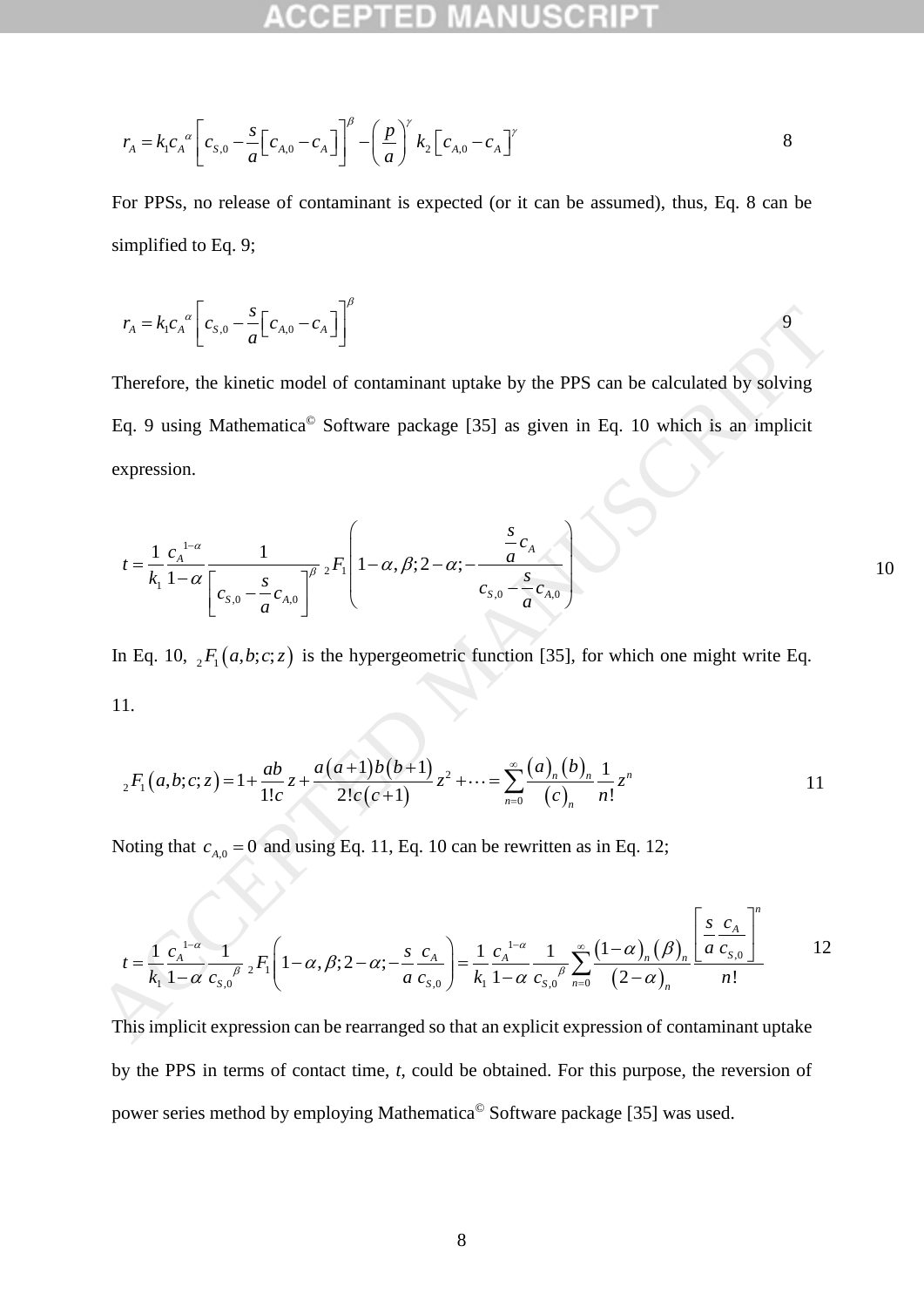Generally, considering 1  $\sum_{i=1}^{n}$ *i i*  $x = \sum A_i y$  $=\sum_{i=1}^{n} A_i y^i$ , then to obtain 1  $\sum_{i=1}^{n} a_i$ *i i*  $y = \sum a_i x$  $=\sum_{i=1}^{n} a_i x^i$ , the relationship between  $A_i$  and

$$
a_i
$$
 can be obtained using reversion of power series method as presented in Eq. 13 [35];  

$$
a_i = \frac{1}{nA_i^n} \sum_{s,t,u,...} (-1)^{s+t+u+...} \frac{n(n+1)...(n-1+s+t+u+...)}{s!t!u!...} \left(\frac{A_2}{A_1}\right)^s \left(\frac{A_3}{A_1}\right)^t ...
$$

where following the relationship between indexes *s*, *t*, *u*, … holds.

$$
s+2t+3u+\ldots=n-1
$$

To apply the reversion of power series method for Eq. 12, first, it is rewritten as in Eq. 15.

$$
\psi_1 = \sum_{n=1}^{\infty} (-1)^n \frac{(1-\alpha)_n (\beta)_n}{(2-\alpha)_n} \frac{1}{n!} \psi_2^{n}
$$

where  $C_{1}C_{S,0}^{\beta}C_{A}^{\alpha-1}$  $\tau_1 = \frac{R_1 S_2^2 + R_1 S_2^2 - R_1}{1 - R_1 S_1} t - 1$ 1  $\frac{k_1 c_{s,0}^{\beta} c_A^{\alpha-1}}{t}$  $\beta$  a - $\psi_1 = \frac{\overline{\phantom{0}}}{1-\alpha}$  $=\frac{k_1c_{s,0}{}^{\beta}c_A{}^{\alpha-1}}{1}t-1$  $\overline{a}$ and  $\psi_2$ ,0 *A S s c a c*  $\psi_2 = \frac{3}{4} c_A$ .

To be more specific, for the expanded form of Eq. 15 i.e. Eq. 16, applying the reversion of power series method, one obtains Eq. 17. where following the relationship between indexes *s*, *t*, *u*, ... holds.<br>  $s + 2t + 3u + ... = n - 1$ <br>
To apply the reversion of power series method for Eq. 12, first, it is rewritten as in Eq. 15.<br>  $\psi_1 = \sum_{n=1}^{\infty} (-1)^n \frac{(1 - \alpha$ 

$$
\psi_1 = F_1 \psi_2 + F_2 \psi_2^2 + F_3 \psi_2^3 + F_4 \psi_2^4 + F_5 \psi_2^5 + F_6 \psi_2^6 + \cdots
$$

$$
\psi_1 = r_1 \psi_2 + r_2 \psi_2 + r_3 \psi_2 + r_4 \psi_2 + r_5 \psi_2 + r_6 \psi_2 + \cdots
$$
  
\n
$$
\psi_2 = f_1 \psi_1 + f_2 \psi_1^2 + f_3 \psi_1^3 + f_4 \psi_1^4 + f_5 \psi_1^5 + f_6 \psi_1^6 + \cdots
$$

Here, f*1*-*f<sup>6</sup>* are given by Eqs. 18-23;

$$
f_1 = F_1^{-1}
$$

$$
f_2 = -F_1^{-3}F_2
$$

$$
f_3 = F_1^{-5} \left( 2F_2^2 - F_1 F_3 \right)
$$

$$
f_4 = F_1^{-7} \left( 5F_1 F_2 F_3 - F_2^2 F_4 - 5F_3^3 \right)
$$
 21

<span id="page-9-0"></span>14

<span id="page-9-4"></span><span id="page-9-3"></span><span id="page-9-2"></span><span id="page-9-1"></span> $\frac{1}{2}$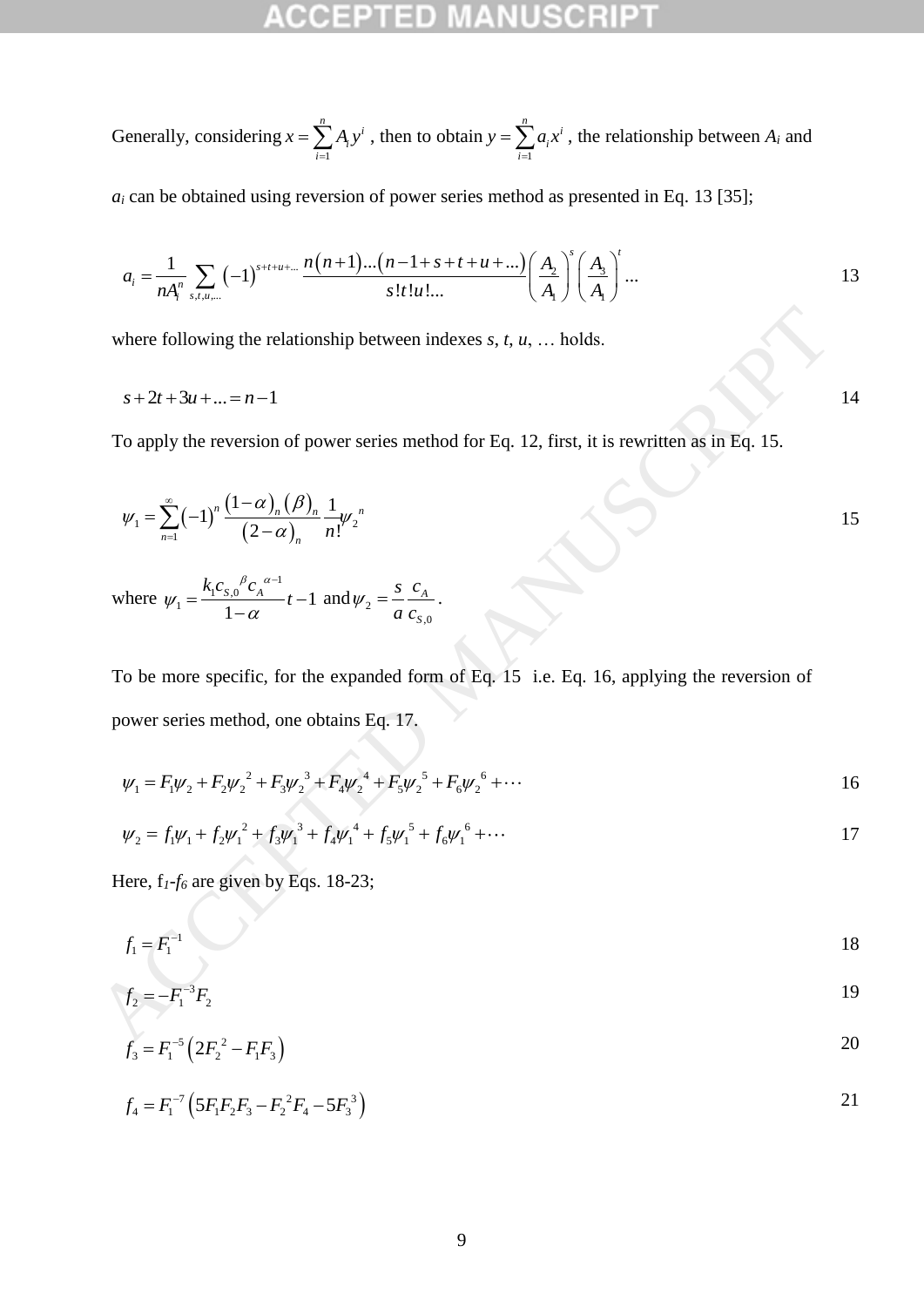$$
f_5 = F_1^{-9} \left( 6F_1^2 F_2 F_3 + 3F_2^2 F_3^2 + 14F_2^2 - F_1^3 F_5 - 21F_1 F_2^2 F_3 \right)
$$

<span id="page-10-0"></span>
$$
f_5 = F_1^{-9} \left( 6F_1^2 F_2 F_3 + 3F_2^2 F_3^2 + 14F_2^2 - F_1^3 F_5 - 21F_1 F_2^2 F_3 \right)
$$
  
\n
$$
f_6 = F_1^{-11} \left( 7F_1^3 F_2 F_5 + 7F_1^3 F_3 F_4 + 84F_1 F_2^3 F_3 - F_1^4 F_6 - 28F_1^2 F_2 F_3^2 - 42F_2^5 - 28F_1^2 F_2^2 F_4 \right)
$$
  
\n23

Finally, inserting  $C_{1}C_{S,0}^{\beta}C_{A}^{\alpha-1}$  $\tau_1 = \frac{R_1 \sigma_{S,0} + A}{1 \sigma_{S,0}} t - 1$ 1  $\frac{k_1 c_{s,0}^{\beta} c_A^{\alpha-1}}{t}$  $\beta$  a - $\psi_1 = \frac{\gamma}{1-\alpha}$  $=\frac{k_1c_{s,0}{}^{\beta}c_A{}^{\alpha-1}}{1}t-1$ and  $\psi_2$ ,0 *A S s c a c*

<span id="page-10-1"></span>
$$
\begin{aligned}\n\text{inally, inserting } \psi_1 &= \frac{\gamma_1 c_{S,0} \cdot c_A}{1 - \alpha} t - 1 \text{ and } \psi_2 = \frac{s}{a} \frac{c_A}{c_{S,0}} \text{ in Eq. 17, one obtains Eq. 24.} \\
c_A &= f_1 \left[ \frac{a}{s} \frac{k_1 c_{S,0}^{\beta+1} c_A^{\alpha-1}}{1 - \alpha} t - \frac{a}{s} \right] + f_2 \left[ \frac{a}{s} \frac{k_1 c_{S,0}^{\beta+1} c_A^{\alpha-1}}{1 - \alpha} t - \frac{a}{s} \right]^2 + f_3 \left[ \frac{a}{s} \frac{k_1 c_{S,0}^{\beta+1} c_A^{\alpha-1}}{1 - \alpha} t - \frac{a}{s} \right]^3 + \\
f_4 \left[ \frac{a}{s} \frac{k_1 c_{S,0}^{\beta+1} c_A^{\alpha-1}}{1 - \alpha} t - \frac{a}{s} \right]^4 + f_5 \left[ \frac{a}{s} \frac{k_1 c_{S,0}^{\beta+1} c_A^{\alpha-1}}{1 - \alpha} t - \frac{a}{s} \right]^5 + f_6 \left[ \frac{a}{s} \frac{k_1 c_{S,0}^{\beta+1} c_A^{\alpha-1}}{1 - \alpha} t - \frac{a}{s} \right]^6 + \dots \n\end{aligned}
$$

Eq. 24 is the explicit expression of contaminant uptake by polymeric passive samplers in terms of contact time, *t*, which describes the kinetics of uptake through iterative calculations. According to the observations [36], the kinetic of uptake would not exceed third power of time *t*, thus Eq. 24 can be simplified as in Eq. 25.  $c_A = f_1 \left[ \frac{\alpha}{s} \frac{k_c c_s \int_0^{R_1} c_s \frac{\alpha}{s}}{1 - \alpha} + \frac{\alpha}{s} \right] + f_2 \left[ \frac{\alpha}{s} \frac{k_c c_s \int_0^{R_1} c_s \frac{\alpha}{s}}{1 - \alpha} + \frac{\alpha}{s} \right]^2 + f_3 \left[ \frac{\alpha}{s} \frac{k_c c_s \int_0^{R_1} c_s \frac{\alpha}{s}}{1 - \alpha} + \frac{\alpha}{s} \right]^2 + f_4 \left[ \frac{\alpha}{s} \frac{k_c c_s \int_0^{R_1} c_s \frac{\alpha}{s}}{1 - \alpha} + \frac{\alpha}{s$ 

<span id="page-10-2"></span>thus Eq. 24 can be simplified as in Eq. 25.  
\n
$$
c_A = f_1 \left[ \frac{a}{s} \frac{k_1 c_{s,0}^{\beta+1} c_A^{\alpha-1}}{1-\alpha} t - \frac{a}{s} \right] + f_2 \left[ \frac{a}{s} \frac{k_1 c_{s,0}^{\beta+1} c_A^{\alpha-1}}{1-\alpha} t - \frac{a}{s} \right]^2 + f_3 \left[ \frac{a}{s} \frac{k_1 c_{s,0}^{\beta+1} c_A^{\alpha-1}}{1-\alpha} t - \frac{a}{s} \right]^3
$$
 25

From Eq. 7, at equilibrium, one might obtain Eq. 26

<span id="page-10-3"></span>
$$
\frac{s}{a} = \frac{c_{s,0}}{c_A^{II}} \to c_{s,0} = \frac{s}{a} c_A^{II}
$$

<span id="page-10-4"></span>Thus, Eq. 25 can be simplified to Eq. 27.

$$
f_5 = F_1^{\circ}{}^0 (6F_1^{\circ}F_2F_3 + 3F_2^{\circ}F_3^{\circ} + 14F_2^{\circ} - F_1^{\circ}F_5 - 21F_1F_3^{\circ}F_3)
$$
  
\n
$$
f_6 = F_1^{-11} (7F_1^{\circ}F_2F_5 + 7F_1^{\circ}F_3F_4 + 84F_1F_2^{\circ}F_5 - F_1^{\circ}F_6 - 28F_1^{\circ}F_2F_3^{\circ} - 42F_2^{\circ} - 28F_1^{\circ}F_2^{\circ}F_4)
$$
  
\nFinally, inserting  $\psi_1 = \frac{k_1c_3\delta^{\alpha}c_4^{\alpha-1}}{1-\alpha}t - \frac{a}{a}\Big] + f_2\Big[\frac{a}{s}\frac{k_1c_5\delta^{\beta+1}c_4^{\alpha-1}}{1-\alpha}t - \frac{a}{s}\Big]^2 + f_3\Big[\frac{a}{s}\frac{k_1c_5\delta^{\beta+1}c_4^{\alpha-1}}{1-\alpha}t - \frac{a}{s}\Big]^2 + f_5\Big[\frac{a}{s}\frac{k_1c_5\delta^{\beta+1}c_4^{\alpha-1}}{1-\alpha}t - \frac{a}{s}\Big]^2 + f_6\Big[\frac{a}{s}\frac{k_1c_5\delta^{\beta+1}c_4^{\alpha-1}}{1-\alpha}t - \frac{a}{s}\Big]^2 + f_7\Big[\frac{a}{s}\frac{k_1c_5\delta^{\beta+1}c_4^{\alpha-1}}{1-\alpha}t - \frac{a}{s}\Big]^2 + f_8\Big[\frac{a}{s}\frac{k_1c_5\delta^{\beta+1}c_4^{\alpha-1}}{1-\alpha}t - \frac{a}{s}\Big]^2 + f_9\Big[\frac{a}{s}\frac{k_1c_5\delta^{\beta+1}c_4^{\alpha-1}}{1-\alpha}t - \frac{a}{s}\Big]^2 + f_9\Big[\frac{a}{s}\frac{k_1c_5\delta^{\beta+1}c_4^{\alpha-1}}{1-\alpha}t - \frac{a}{s}\Big]^2 + f_9\Big[\frac{a}{s}\frac{k_1c_5\delta^{\beta+1}c_4^{\alpha-1}}{1-\alpha}t - \frac{a}{s}\Big$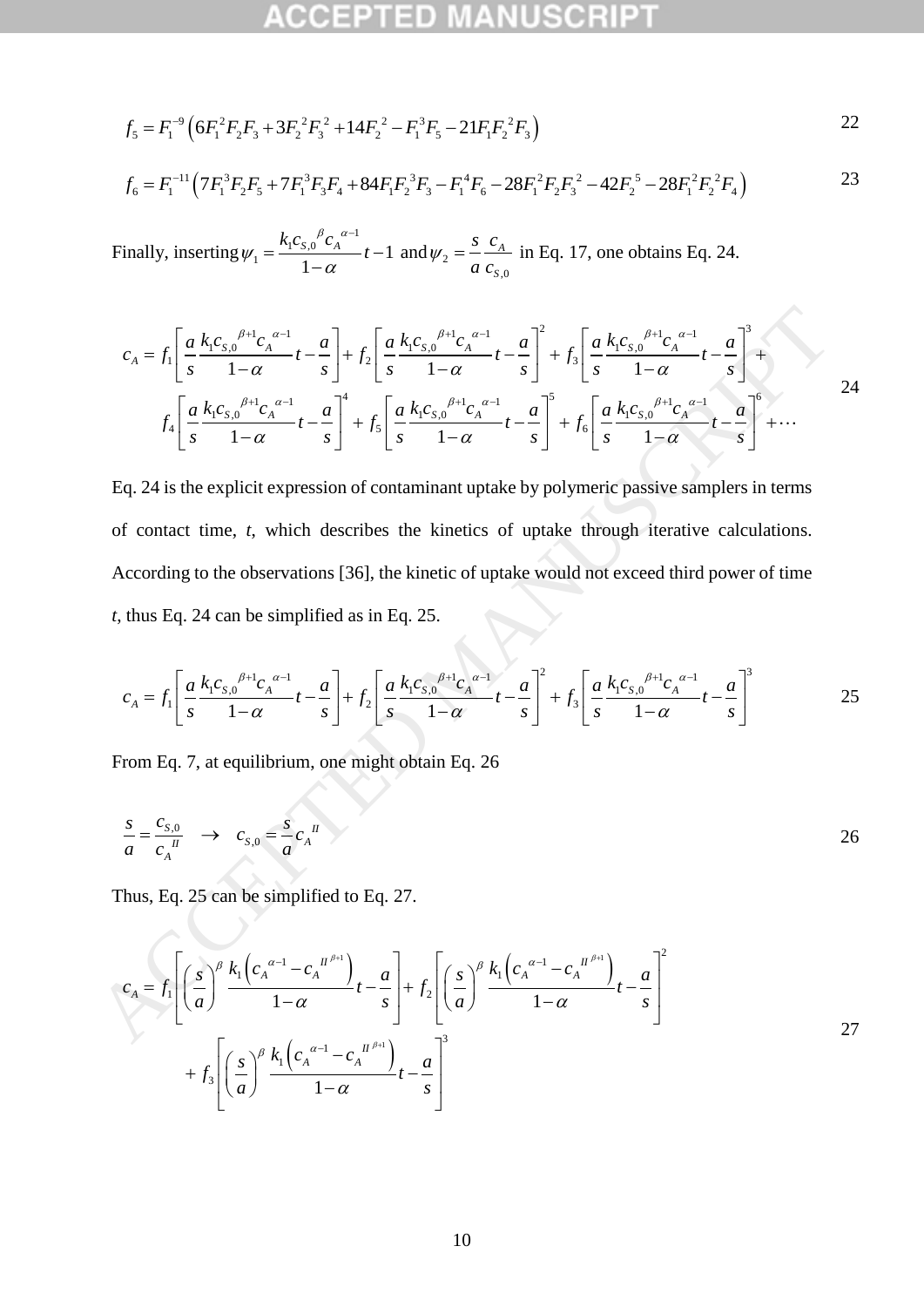By using experimental kinetic data, parameters *α*, *β*, *k1*, *a* and *s* can be calculated utilizing a nonlinear regression method [\[37\]](#page-15-10) and at least four data points of *c<sup>A</sup>* vs. *t* are required (*a* and *b* are evaluated as *s*/*a*). In addition, a graphical method developed in literature [\[34\]](#page-15-7) can be used for determination of these parameters as a straightforward numerical algorithm.

### **3. Validation of model**

To analyze performance of the developed model, some experimental data were collected from literature [38, 39] and those covered [1-4] by Ref. [5] to show the improvement achieved by modifications described in this work. PPSs include Polyethylene (LDPE), Polydimethylsiloxane (PDMS) and Polyoxymethylene (POM). The contaminants include phenanthrene, pyrene, chrysene, perylene, anthracene, caffeine, phenol, acetanilide, carbazole and estrone.

The accumulative absolute relative deviation (AARD (%)) was used to demonstrate the goodness of predictions over all studied systems as given by Eq. 28.

<span id="page-11-0"></span>
$$
AARD(\%) = \frac{100}{N} \times \sum_{i=1}^{N} \left| \frac{K^{\exp} - K^{cal}}{K^{\exp}} \right|
$$

In Ref. [5], the relationship between polymer-water partition coefficients and the concentration of hydrophobic organic compounds in water  $(c_I^I)$  for data of Refs. [1-4] is given as  $\ln(K)$  = **2.412ln**( $c_I$ <sup>*I*</sup>) – **9.348** which is found to be fairly accurate as by regression of calculated *K* values using the modified model, the new relationship was obtained as  $\ln(K) = 2.408 \ln(c_1 I) - 9.537$ . This modification shows an improvement of AARD (%) from 8.17% to 4.15% over the same data points. For example, by the modified model, for the case of uptake of chrysene by polyethylene PPSs, for chrysene concentration of 0.17 ng/Lit in water, the measured partition coefficient of chrysene (*K*) was 6.12. The calculated partition coefficient using the developed 3. Validation of model<br>
To analyze performance of the developed model, some experimental data were collected from<br>
literature [38, 39] and those covered [1-4] by Ref. [5] to show the improvement achieved by<br>
modifications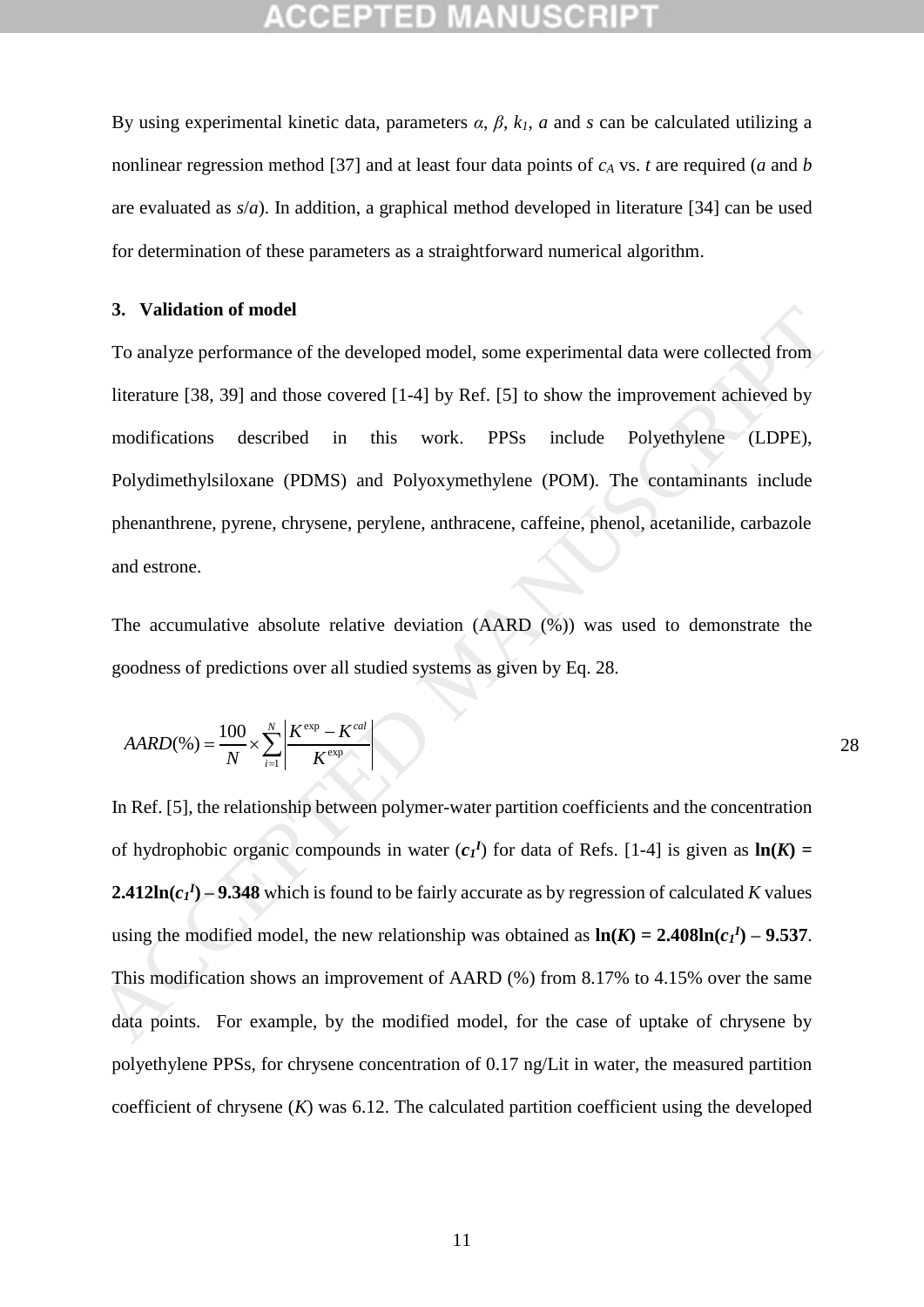partition model (Eq. [2](#page-4-1) and Eq. [4\)](#page-5-0) was 6.11. The concentration of chrysene in polyethylene passive sampler is then calculated to be  $6.11\times0.17=1.0387$ .

The PE–water partitioning coefficients, log *K<sub>PE*</sub>, are reported for parent-PAHs and alkylated-PAHs at 20 °C in water by Choi et. al. [\[39\]](#page-15-12). The model results are compared to these experimental data as shown in Fig. 1.

Using the modified partition coefficient model, as its basis model in Ref. [5], the concentration of contaminants in water and polymeric passive sampler can be predicted in which only the chemical structures of compounds (polymer and contaminant) are required. By using these data, one can proceed to determine the kinetics of passive samplers' uptake by utilization of the developed kinetic model. The prediction error of partition coefficient model for all data points was about 5.1% in terms of AARD which has an acceptable accuracy.

In order to determine the kinetic model parameters, two methods can be used; (1) regression of experimental data to the model equation and (2) use of the graphical method presented in Ref. [34]. Here, the first method is used and main results are provided for chrysene uptake by polyethylene PPSs as kinetic data are almost unavailable for other systems used in this work. The experimental kinetic data of chrysene uptake by polyethylene PPSs are shown in Fig. 2 together with the calculated curve by using the developed kinetic model of Eq. 27 for four data points and regressing the parameters  $\alpha$ ,  $\beta$ ,  $k_1$ ,  $\alpha$  and  $s$ . experimential data as shown in Fig. 1.<br>
Using the modified partition coefficient model, as its basis model in Ref. [5], the concentration<br>
of contaminants in water and polymeric passive sampler can be predicted in which o

The optimal regressed values of parameters  $\alpha$ ,  $\beta$ ,  $k_l$ , and  $s/a$  are 1.15, 6.28, 460.4 and 0.962742 respectively. The value of  $\beta$ =6.28 clearly demonstrates the high potential of polyethylene and its uptake capability for passive sampling applications. By using no more than four data points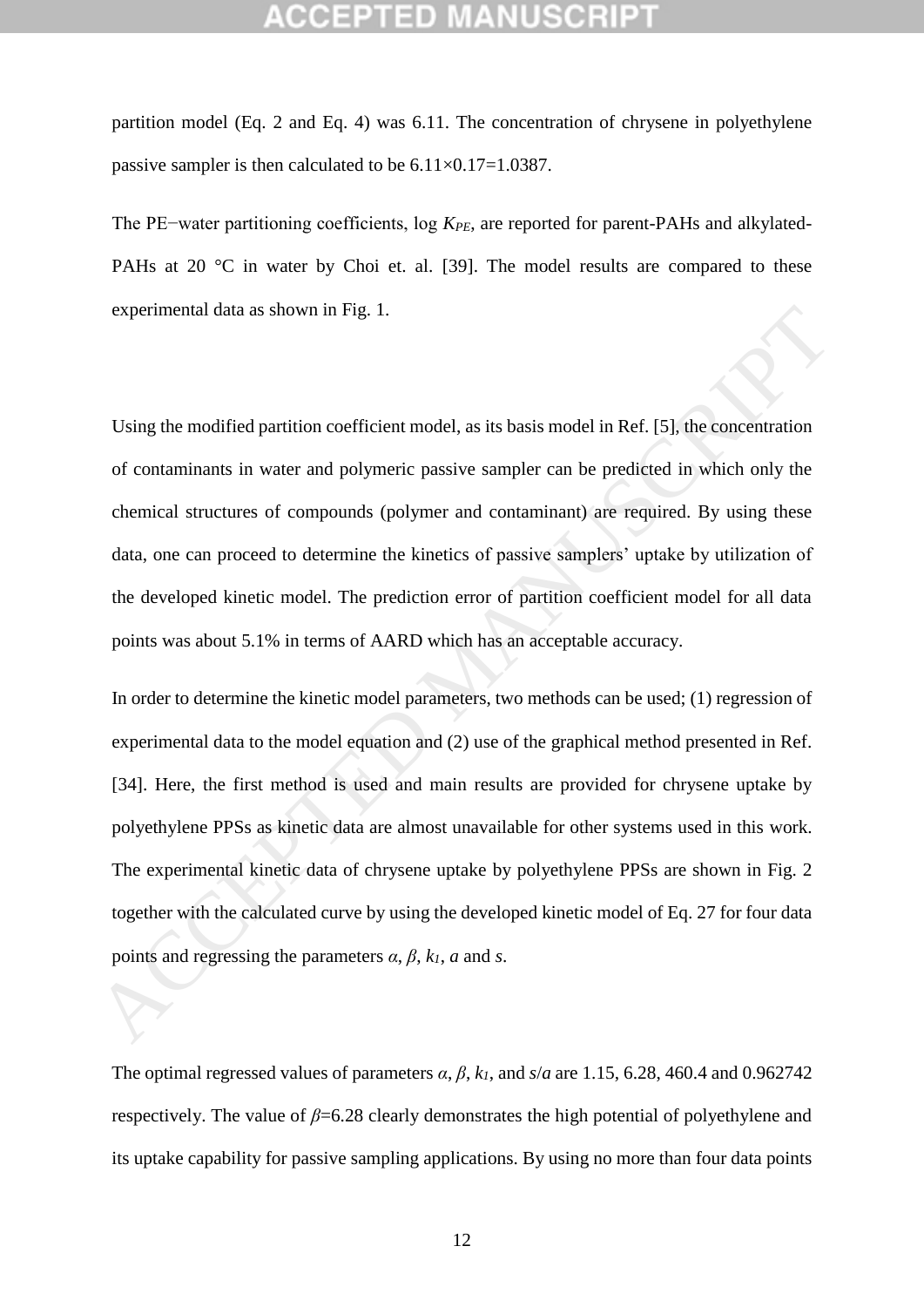– addition of more data points increases the adherence and convergence as a side – the developed kinetic model can provide valuable information regarding the polymer selection for sampler fabrication and the time evolution of uptake process. The kinetic model clearly says that the potential and capacity of polymeric passive sampler material are the controlling factors for contaminant uptake.

### **4. Conclusions**

A partition model of our recent work [5] was modified by introduction of a compositiondependent Flory–Huggins interaction parameter to increase its predictive capabilities for accurate determination of contaminant partitioning from wastewater to polymeric passive samplers. Experimental uptake data were collected and used for model evaluation. The measured and calculated partition coefficients indicate a prediction error of 5.17%. For description of time evolution of contaminant uptake, a kinetic model was developed which uses only four data points for regression of model constants leading to valuable overview of uptake process. The developed kinetic model can provide valuable information regarding the polymer 4. Conclusions<br>
A partition model of our recent work [5] was modified by introduction of a composition-<br>
dependent Flory–Huggins interaction parameter to increase its predictive capabilities for<br>
accurate determination of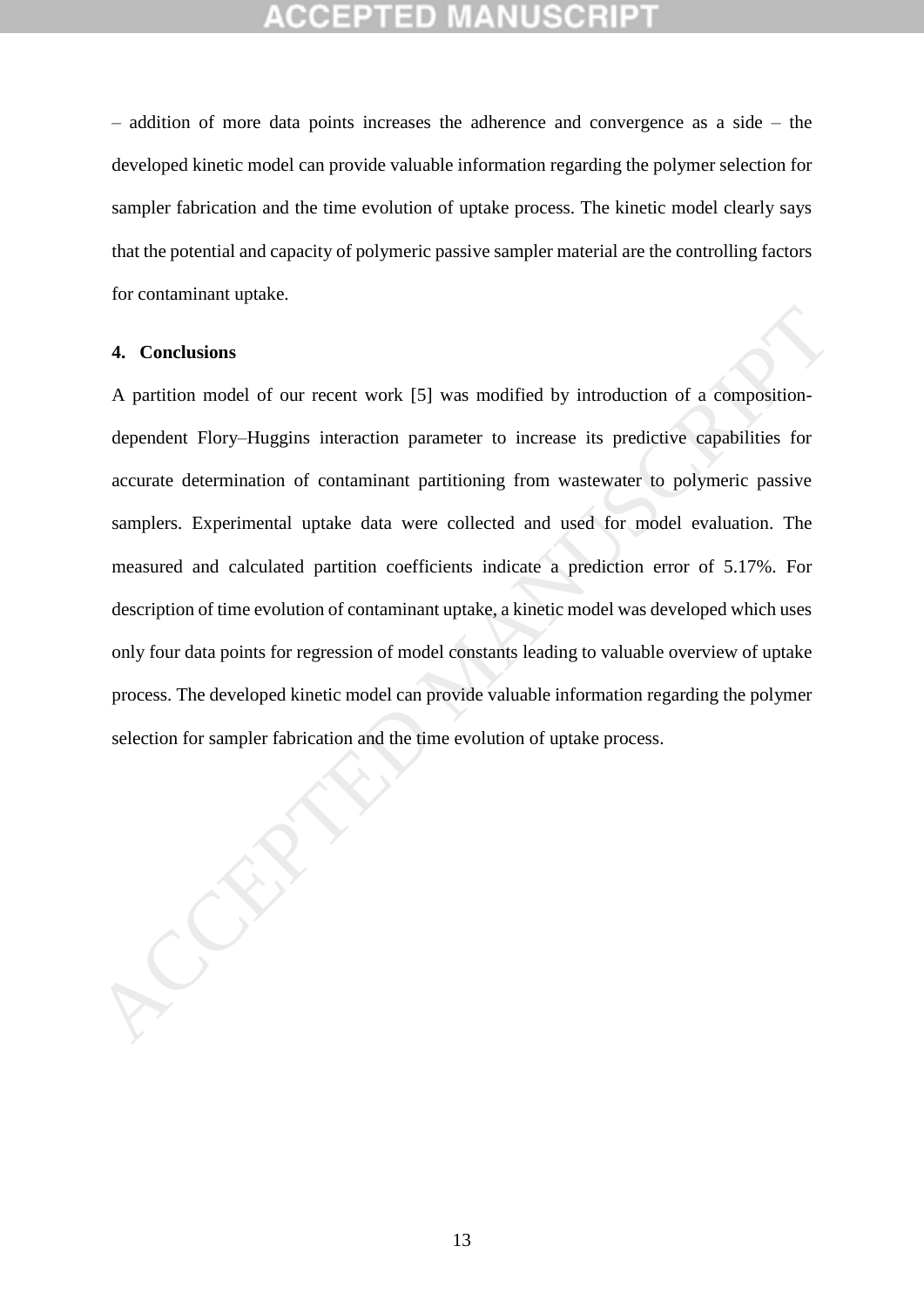# ED

### **References**

- <span id="page-14-0"></span>1. Thompson, J.M., C.H. Hsieh, and R.G. Luthy, *Modeling uptake of hydrophobic organic contaminants into polyethylene passive samplers.* Environ Sci Technol, 2015. **49**(4): p. 2270- 7.
- 2. Adams, R.G., et al., *Polyethylene Devices: Passive Samplers for Measuring Dissolved Hydrophobic Organic Compounds in Aquatic Environments.* Environmental Science & Technology, 2007. **41**(4): p. 1317-1323.
- 3. Endo, S., et al., *Equilibrium partition coefficients of diverse polar and nonpolar organic compounds to polyoxymethylene (POM) passive sampling devices.* Environ Sci Technol, 2011. **45**(23): p. 10124-32.
- <span id="page-14-8"></span><span id="page-14-7"></span><span id="page-14-6"></span><span id="page-14-5"></span><span id="page-14-4"></span><span id="page-14-3"></span><span id="page-14-2"></span><span id="page-14-1"></span>4. Rainer Lohmann and D. Muir, *Global Aquatic Passive Sampling (AQUA-GAPS): Using Passive Samplers to Monitor POPs in the Waters of the World.* Environ Sci Technol, 2009. **44**(3): p. 860–864.
- 5. Asgarpour Khansary, M., S. Shirazian, and M. Asadollahzadeh, *Polymer-water partition coefficients in polymeric passive samplers.* Environ Sci Pollut Res Int, 2017. **24**(3): p. 2627- 2631. *Computed to probusy methylene (POM) passive sampling devices.* Environ Sci Technol, 2011.<br>
Raising Lomplers to Montine Place To the World Appartic Packine Somplers (AQUA-GAPS): Using The Raising Computer Raising (AQUA-GA
	- 6. Xu, M., et al., *A research on application of water treatment technology for reclaimed water irrigation.* International Journal of Hydrogen Energy, 2016. **41**(35): p. 15930-15937.
	- 7. Zanacic, E., J. Stavrinides, and D.W. McMartin, *Field-analysis of potable water quality and ozone efficiency in ozone-assisted biological filtration systems for surface water treatment.* Water Research, 2016. **104**: p. 397-407.
	- 8. Mahmoud, B., M. Yosra, and A. Nadia, *Effects of magnetic treatment on scaling power of hard waters.* Separation and Purification Technology, 2016. **171**: p. 88-92.
	- 9. Tosun, I., *Modeling in Transport Phenomena : A Conceptual Approach*. 2 ed. 2007: Elsevier.
	- 10. Khansary, M.A., et al., *Modeling Drying of a Coated Paper.* International Journal of Modeling, Simulation, and Scientific Computing, 2014. **05**(01): p. 1350019.
	- 11. Bergmair, D., et al., *System analysis of membrane facilitated water generation from air humidity.* Desalination, 2014. **339**: p. 26-33.
	- 12. Bergmair, D., et al., *A low pressure recirculated sweep stream for energy efficient membrane facilitated humidity harvesting.* Separation and Purification Technology, 2015. **150**: p. 112- 118.
	- 13. Bar, E., *Extraction of water from air — an alternative solution for water supply.* Desalination, 2004. **165**: p. 335.
	- 14. Wahlgren, R.V., *Atmospheric water vapour processor designs for potable water production: a review.* Water Research, 2001. **35**(1): p. 1-22.
	- 15. Milani, D., et al., *Experimentally validated model for atmospheric water generation using a solar assisted desiccant dehumidification system.* Energy and Buildings, 2014. **77**: p. 236-246.
	- 16. Lindvig, T., M.L. Michelsen, and G.M. Kontogeorgis, *A Flory–Huggins model based on the Hansen solubility parameters.* Fluid Phase Equilibria, 2002. **203**(1-2): p. 247-260.
	- 17. Khansary, M.A., et al., *An enquiry on appropriate selection of polymers for preparation of polymeric nanosorbents and nanofiltration/ultrafiltration membranes for hormone micropollutants removal from water effluents.* Chemosphere, 2017. **168**: p. 91-99.
	- 18. Farajnezhad, A., et al., *Correlation of interaction parameters in Wilson, NRTL and UNIQUAC models using theoretical methods.* Fluid Phase Equilibria, 2016. **417**: p. 181-186.
	- 19. Asgarpour Khansary, M. and M.A. Aroon, *On the consistency and correctness of thermodynamics phase equilibria modeling and correlation reports published in Fuel journal.* Fuel, 2015. **140**: p. 810-811.
	- 20. Khansary, M.A. and M.A. Aroon, *Reply to the comments "On the consistency and correctness of thermodynamics phase equilibria modeling and correlation reports published in Fuel journal".* Fuel, 2015. **142**: p. 306-307.
	- 21. Mejía, A. and H. Segura, *Comments "On The Consistency and Correctness of Thermodynamics Phase Equilibria Modeling and Correlations Reports Published In Fuel Journal".* Fuel, 2015. **140**: p. 812-813.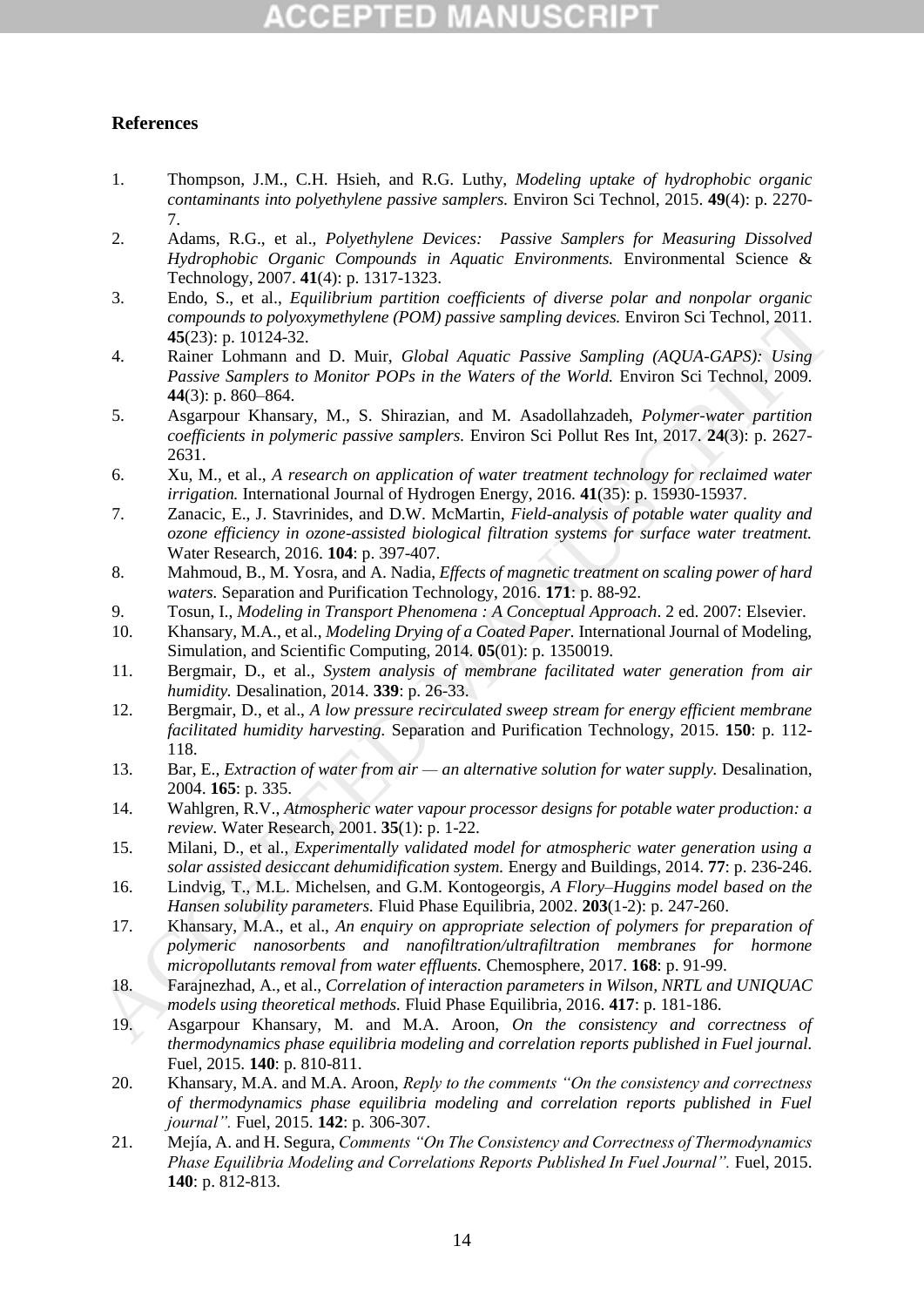- <span id="page-15-0"></span>22. Khansary, M.A., *Vapor pressure and Flory-Huggins interaction parameters in binary polymeric solutions.* Korean Journal of Chemical Engineering, 2016. **33**(4): p. 1402-1407.
- <span id="page-15-1"></span>23. Ruzette, A.-V.G. and A.M. Mayes, *A Simple Free Energy Model for Weakly Interacting Polymer Blends.* Macromolecules, 2001. **34**(6): p. 1894–1907.
- <span id="page-15-2"></span>24. Boudouris, D., L. Constantinou, and C. Panayiotou, *A Group Contribution Estimation of the Thermodynamic Properties of Polymers.* Industrial & Engineering Chemistry Research, 1997. **36**(9): p. 3968-3973.
- <span id="page-15-3"></span>25. van Krevelen, D.W. and K.T. Nijenhuis, *Properties of Polymers: Their Correlation with Chemical Structure; Their Numerical Estimation and Prediction from Additive Group Contributions*. 4 ed. 2008: Elsevier.
- <span id="page-15-4"></span>26. Lacombe, R.H. and I.C. Sanchez, *Statistical thermodynamics of fluid mixtures.* The Journal of Physical Chemistry, 1976. **80**(23): p. 2568-2580.
- 27. Sanchez, I. and M. Stone, *Statistical Thermodynamics of Polymer Solutions and Blends*. Polymer Blends: Formulation and Performance, ed. Donald R. Paul and C.B. Bucknall. Vol. Volume 1: Formulation. 2000: John Wiley & Sons, Inc.
- 28. Sanchez, I.C. and R.H. Lacombe, *Statistical Thermodynamics of Polymer Solutions.* Macromolecules, 1978. **11**(6): p. 1145-1156.
- <span id="page-15-5"></span>29. Keshavarz, L., M.A. Khansary, and S. Shirazian, *Phase diagram of ternary polymeric solutions containing nonsolvent/solvent/polymer: Theoretical calculation and experimental validation.* Polymer, 2015. **73**: p. 1-8.
- 30. Farajnezhad, A., et al., *Binary Mutual Diffusion Coefficients of Polymer/Solvent Systems Using Compressible Regular Solutions Theory and Free Volume Theory.* Journal of Non-Equilibrium Thermodynamics, 2016. **41**(3).
- 31. Madaeni, S.S. and L. Bakhtiari, *Thermodynamic-based predictions of membrane morphology in water/dimethylsulfoxide/polyethersulfone systems.* Polymer, 2012. **53**(20): p. 4481-4488.
- 32. Ghasemi, S.M. and N. Mohammadi, *The prediction of polymeric membrane characteristics prepared via nonsolvent induced phase separation by the apparent coagulation time.* Polymer, 2013. **54**(17): p. 4675-4685.
- <span id="page-15-12"></span><span id="page-15-11"></span><span id="page-15-10"></span><span id="page-15-9"></span><span id="page-15-8"></span><span id="page-15-7"></span><span id="page-15-6"></span>33. Murray R. Spiegel and J. Liu, *Mathematical Handbook of Formulas and Tables*. 1999: McGraw Hill Professional.
- 34. Khansary, M.A., A. Marjani, and S. Shirazian, *Development and validation of a graphical sorption model: application to sorption of organic liquids into low density polyethylene polymeric membrane.* Asia-Pacific Journal of Chemical Engineering, 2017. **12**(4): p. 561-572. 26.<br>
1 accombe, R.H. and I.C. Sanchez, Sonticularly durational of Poisitive and Figure 2013. The same Accessor, 2013. The Sanchez, 1. and M. Stone, 2013. The David Disconsists of Poisitive Bohar Schutter Dollar Theoretics
	- 35. *Wolfram Mathematica*. 2014, Mathematica.
	- 36. Foo, K.Y. and B.H. Hameed, *Insights into the modeling of adsorption isotherm systems.* Chemical Engineering Journal, 2010. **156**(1): p. 2-10.
	- 37. Asgarpour Khansary, M. and A. Hallaji Sani, *Using genetic algorithm (GA) and particle swarm optimization (PSO) methods for determination of interaction parameters in multicomponent systems of liquid–liquid equilibria.* Fluid Phase Equilibria, 2014. **365**: p. 141-145.
	- 38. Müller, J.F., et al., *Partitioning of polycyclic aromatic hydrocarbons in the polyethylene/water system.* Fresenius' Journal of Analytical Chemistry, 2001. **371**(6): p. 816-822.
	- 39. Choi, Y., Y.M. Cho, and R.G. Luthy, *Polyethylene-water partitioning coefficients for parentand alkylated-polycyclic aromatic hydrocarbons and polychlorinated biphenyls.* Environ Sci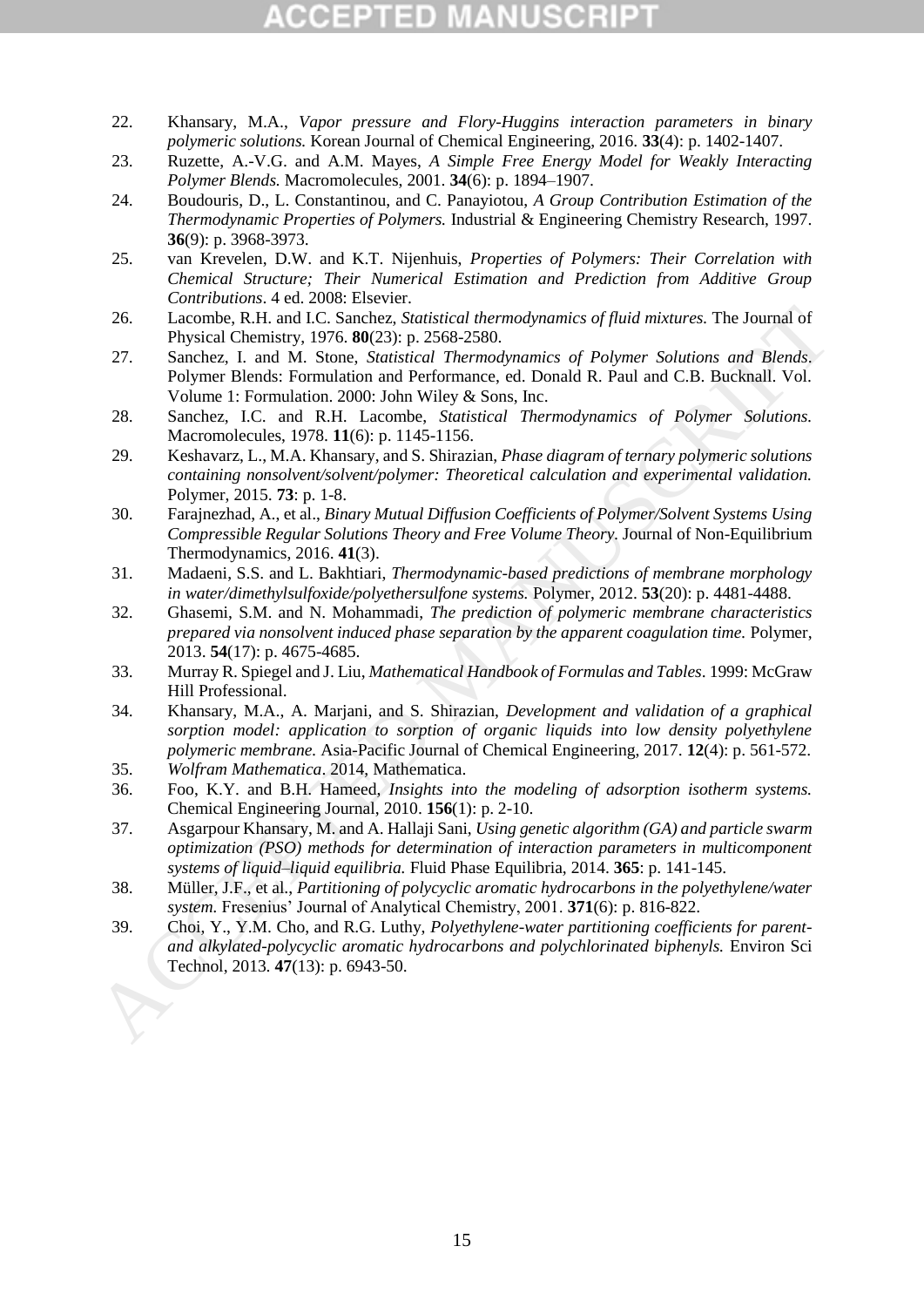### **ACCEPT** 2D USCRI P



Fig. 1. Correlations result of modified model to the experimental data of Ref. [39].

<span id="page-16-0"></span>